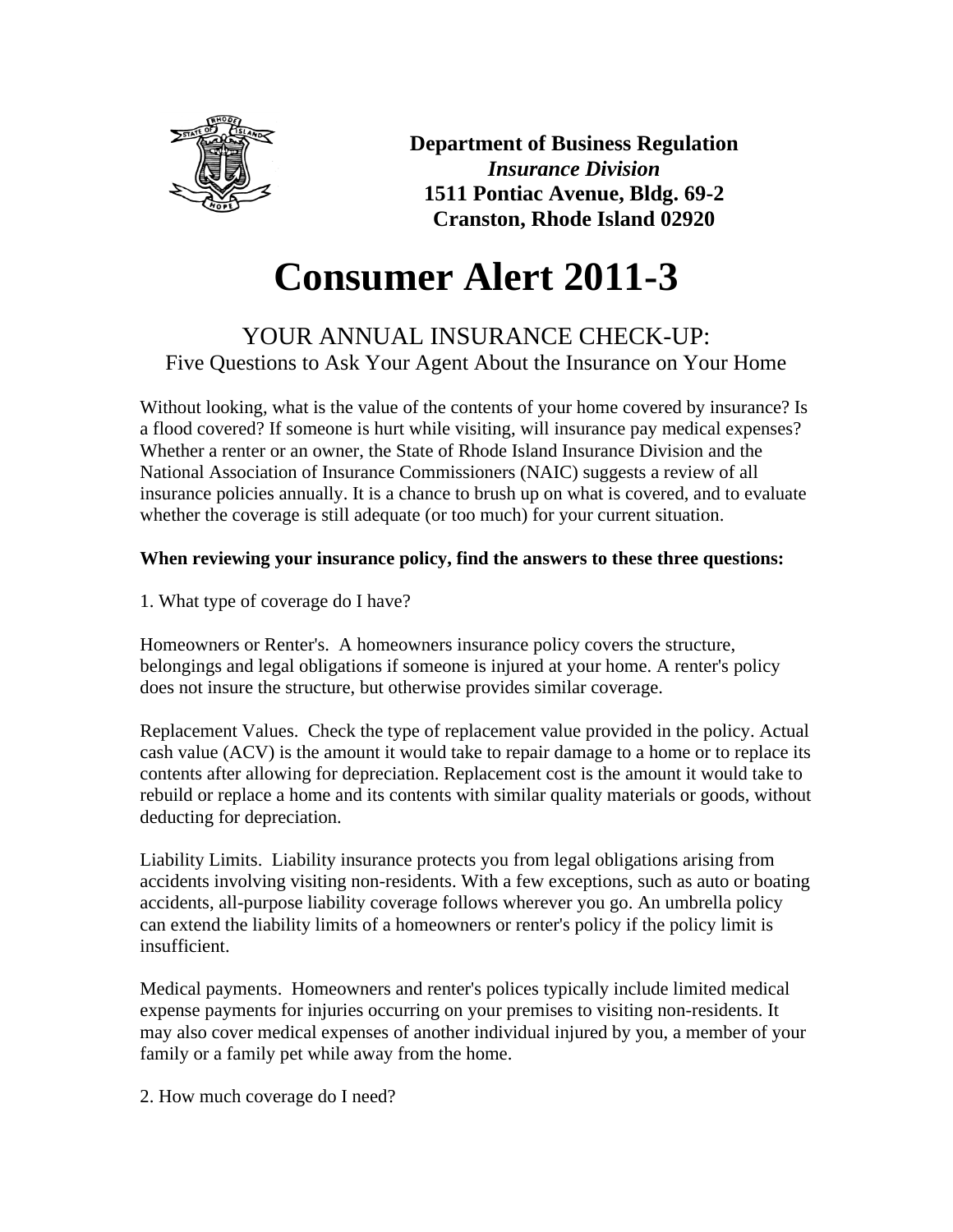Make a home inventory. A home inventory is the best way to determine the appropriate level of coverage needed for contents. It is also a useful tool to have in case of a loss. When doing the home inventory, make sure to include as much detail as possible about the items.

Do not over insure. Homeowners do not need to insure the value of the land a home sits on, but coverage should include any outdoor structures on the property. For both homeowners and renters, concentrate on an accurate list of belongings and be sure liability limits are at a proper level.

3. What are my deductibles and discounts?

Save money on homeowners or renter's insurance. Deductibles and discounts are generally the easiest places to save money on this type of policy. Most companies offer discounts for people who have more than one type of insurance policy with them, and for people who have had few claims or are long-term customers. When it comes to the deductible, which is the amount you have to pay if there is a loss, usually the higher it is, the lower the premium. It's normal to consider raising a deductible to save on premium, but remember, the bill will be that much more following a claim.

#### **After reviewing your insurance policy, call your agent or insurance company and ask these five questions:**

1. Is the coverage on my home and its contents adequate? Is it too much?

The home inventory will help this. If you have any special items like art, jewelry, memorabilia or collections (such as stamps or coins), mention that, too. These items may require special coverage. And, running a small business at home will affect the premium, so mention that.

2. Is my premium as low as I can expect it to be? Are there additional discounts available? Can /Should I raise my deductible? What about mitigating against damage from local threats?

Mitigation - or taking steps to reduce a potential loss before it happens - can help limit your home's exposure to certain local risks (such as wildfire or hurricane). Ask if there are risk mitigation programs and discounts available.

3. Are there any losses - like flood or earthquake - I need to worry about that are not covered in my current policy?

Neither flood nor earthquake are covered by a standard homeowners or renter's policy. There are optional insurance policies for both disasters. Ask about available options or visit [www.Floodsmart.gov](http://www.floodsmart.gov/) for details on flood insurance.

4. Would my long-term financial health benefit from an umbrella policy?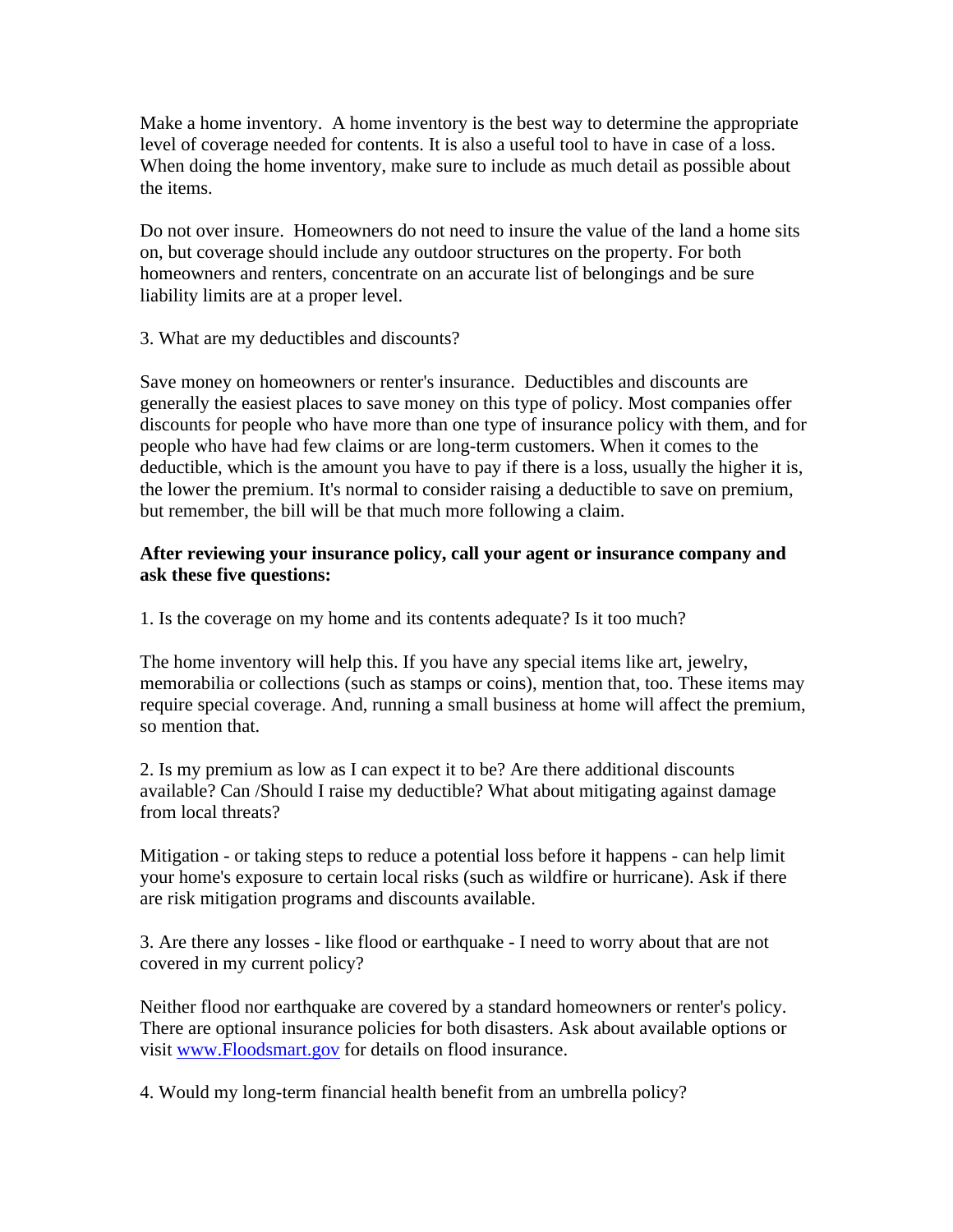An umbrella policy provides excess liability limits and possibly other additional coverages above a homeowners or renter's policy. For example, an umbrella policy can extend the liability to \$1 million or more above the \$250,000 limit of liability that might be in a basic homeowners policy. As your asset portfolio grows, your insurance company or agent may suggest an umbrella policy for better protection.

5. Has anything changed in my coverage in the last year?

Insurers may change policy terms at renewal, but they must notify you first. Read all notices and information sent from the insurance company. When talking with the agent, ask if there are any anticipated changes when the policy renews.

### **More Information**

Don't be a victim of insurance fraud! Before you sign a contract or write a check for coverage, STOP. CALL your state insurance department and CONFIRM that the agent and company you are working with are licensed to do business in your state.

For specific questions about coverages or about an insurance company or agent, you may contact the Rhode Island Insurance Division at 401-462-9520 or [DBR.Insurance@dbr.ri.gov.](mailto:DBR.Insurance@dbr.ri.gov)

#### **About the RI Insurance Division**

The mission of the Rhode Island Insurance Division is to assist, educate and protect Rhode Islanders through the implementation and enforcement of state laws mandating regulation and licensing of the regulated industries while recognizing the need to foster a sound business environment in the state. We are also committed to treating everyone who comes before us fairly, efficiently and with respect. For additional information visit [http://www.dbr.ri.gov/divisions/insurance/.](http://www.dbr.ri.gov/divisions/insurance/)